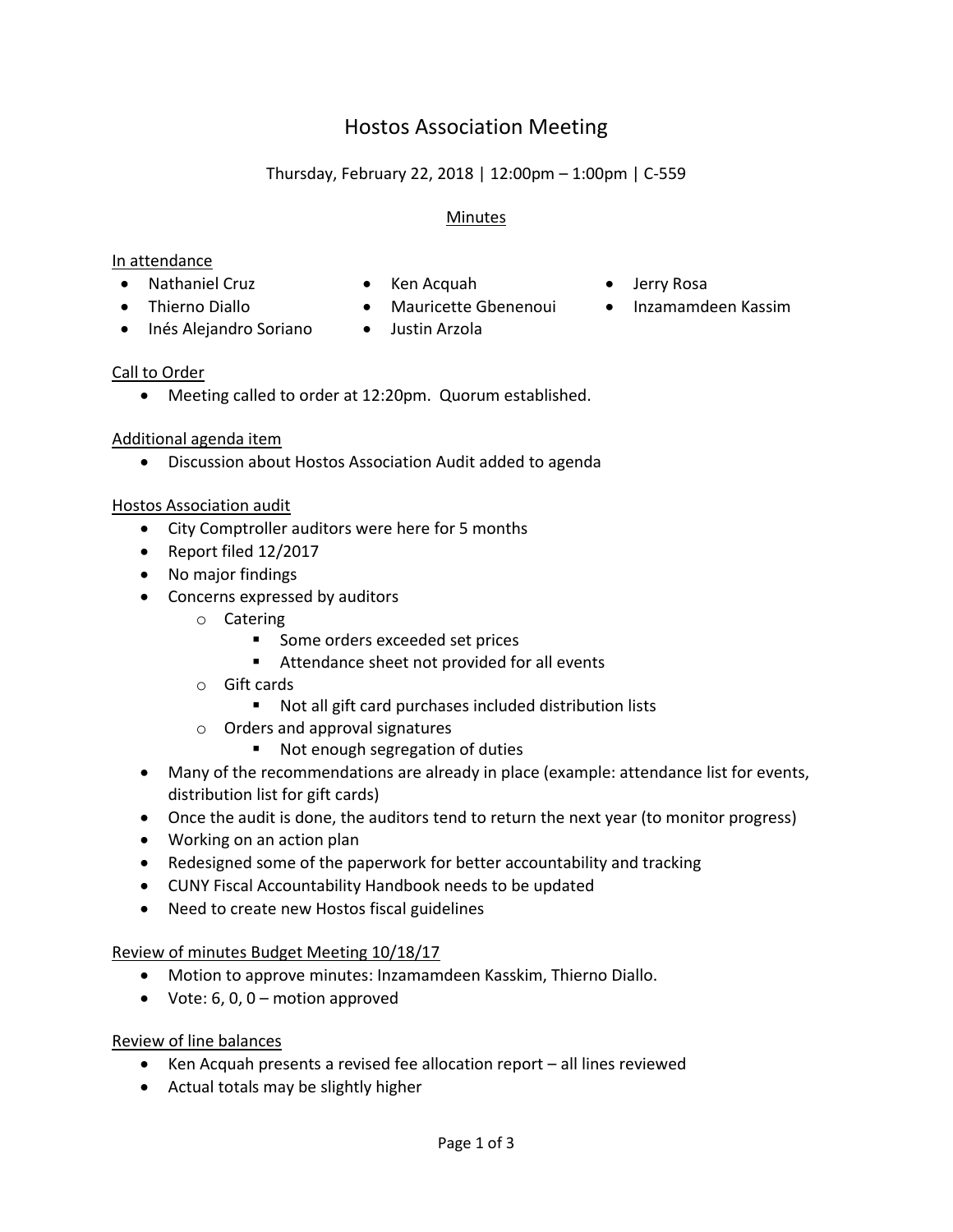USS allocation goes directly to CUNY Central

Review of Earmark spending plans

- Children's Center
	- o Tabled. No representative present.
- Health & Wellness \$5,500
	- o Question: Did you poll students regarding the fitness activities?
	- o Yes. We also considered suggestions and student requests via e-mail.
	- $\circ$  Question: Can you provide a detailed breakdown of the Other Costs the next time? Yes
- *Member Justin Arzola exits meeting at 12:28pm*
- *Member Inés Alejandro Soriano enters meeting at 12:29pm*
- Athletics (Sports & Recreation) \$68,200
	- o Question: What is the breakdown of the Coaching Staff line?
	- $\circ$  Cannot give breakdown of coaching staff because the decision about that teams to field are still being considered
	- $\circ$  Teams are supplemented through rentals estimate of rentals = \$150,000
	- $\circ$  Advancing on tournaments costs more money (transportation, hotel, meals, etc.)
	- $\circ$  Women's Basketball team projected to go to Nationals (Championship Tournament)
- $\bullet$  Leadership Development \$5,770
	- o Jerry Rosa presents on behalf of the Hostos Student Leadership Academy
	- o Note: Proposal is over by approximately \$190 (of available line balance)
	- $\circ$  The \$190 will most likely be collected by June 30<sup>th</sup>
- $\bullet$  Student Activities \$10,000
	- o Question: How are the funds for the Student Recognition Ceremonies used?
	- o Used to support various planned events (example: SGA Gala, various induction ceremonies)
- $\bullet$  SGA Stipends \$32,000
	- o VP of Student Affairs chose to collect stipend from USS
	- o Motion to transfer \$2,080 from SGA Stipends line to SGA Programming line Mauricette Gbenenoui, Inzamamdeen Kassim
	- $\circ$  Vote: 6, 0, 0 motion approved
- $\bullet$  SGA Programming  $-$  \$34,000
	- o Summary given by Inés Alejandro Soriano

#### **Assessment**

- VP Cruz would like to discuss the following items at the next meeting
- Correlation of SGA platform and spending plans